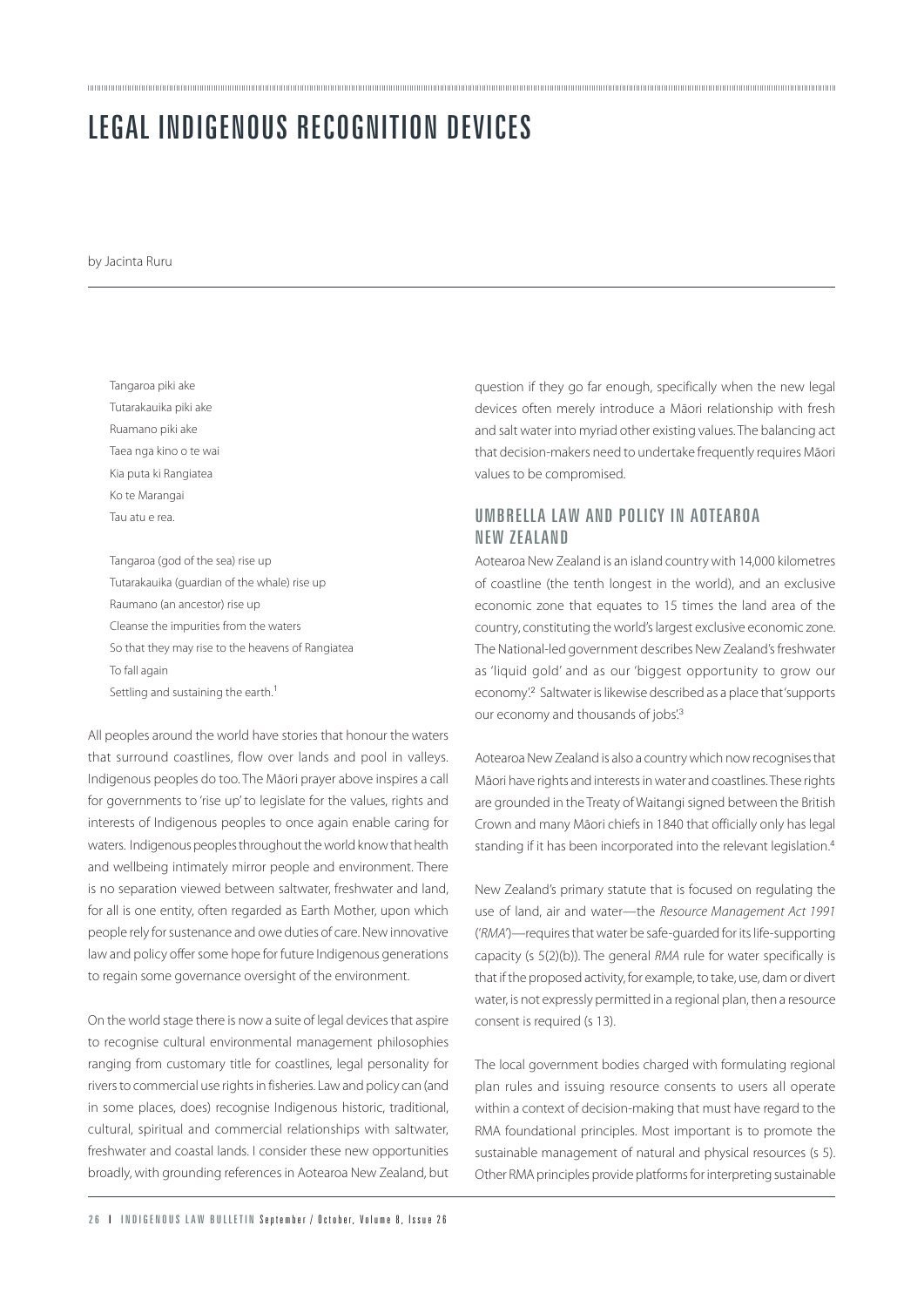management. Section 6 lists matters of national importance, including that decision-makers must recognise and provide for the relationship of Māori and their culture and traditions with water. Section 7 lists matters that decision-makers must have particular regard to including kaitiakitanga. Section 8 is devoted entirely to the Treaty of Waitangi, stating that decision-makers must take into account the principles of the Treaty of Waitangi. Treaty principles are deliberately dynamic and still evolving. Some principles include the Crown's duty of active protection, general principles of reciprocity, and respect and commitments to engagement that go beyond mere 'window dressing' consultation with Māori communities.<sup>5</sup>

New Zealand's primary statute for regulating coastal and deep sea waters and lands – the Exclusive Economic Zone and Continental Shelf (Environmental Effects) Act 2012 ('EEZ Act') – is similarly premised on promoting the sustainable management of the natural resources within this zone and on this shelf. The EEZ Act, for example, stipulates decision-makers to 'protect the environment from pollution by regulating or prohibiting the discharge of harmful substances and the dumping or incineration of waste or other matter' (s 10). Section 12 makes the Treaty of Waitangi directly relevant within this decision-making framework. The requirement is more prescriptive than in the RMA. For example, giving effect to the Treaty 'requires the Minister to establish and use a process that gives iwi [Māori tribes] adequate time and opportunity to comment on the subject matter of proposed regulations' (s 12b).

Several central government policy documents sit underneath these statutes and also stress the importance of the Treaty of Waitangi. For example, the preamble to National Policy Statement for Freshwater 2014 states upfront:<sup>6</sup>

The Treaty of Waitangi (Te Tiriti o Waitangi) is the underlying foundation of the Crown–iwi/hapū relationship with regard to freshwater resources. Addressing tāngata whenua [Māori] values and interests across all of the well-beings, and including the involvement of iwi [tribes] and hapū [subtribes] in the overall management of fresh water are key to meeting obligations under the Treaty of Waitangi.

As another example, objective 3 of the New Zealand Coastal Policy Statement 2010 reads:

To take account of the principles of the Treaty of Waitangi, recognise the role of tangata whenua [Māori] as kaitiaki [guardians] and provide for tangata whenua involvement in management of the coastal environment by:

- recognising the ongoing and enduring relationship of tangata whenua over their lands, rohe and resources;
- promoting meaningful relationships and interactions between tangata whenua and persons exercising functions and powers under the Act;

• incorporating mātauranga Māori [Māori knowledge] into sustainable management practices; and

• recognising and protecting characteristics of the coastal environment that are of special value to tangata whenua.

## INNOVATIVE TREATY SETTLEMENT STATUTES

Moreover, since the mid 1980s, the Crown has been committed to recognising its historical breaches of the Treaty of Waitangi and moving forward with negotiated tribal reconciliation packages. More than thirty Treaty settlement claim statutes have now been enacted with different tribes. These settlements statutes provide financial, commercial and cultural redress for past Crown actions or inactions. Many of these statutes include mechanisms that recognise the tribal importance of water. Some settlements have been particularly revolutionary in developing cultural redress options that give tribes co or joint environmental management responsibilities for lakes and rivers.

One prominent example is the negotiated co-management of New Zealand's longest river, the Waikato River. The Waikato River statutes, enacted in 2010, are symbolic of a remarkable agreement between Government and four different tribal groups.<sup>7</sup> The law commits to cleaning up the pollution in the river to a standard that embraces Māori notions of health and wellbeing. The Waikato River legislation has at its heart the Crown recognition that the Waikato River is a tribal ancestor and endorses the development of a new vision and strategy that will act as the primary direction-setting document for the governance of the Waikato River. The bi-culturally constituted Waikato River Authority has been created to drive this vision and strategy. As part of the Authority's work, it administers and distributes a multimillion-dollar contestable river clean-up fund. Also, the legislation requires joint management agreements to be enforced between each relevant local government body and the Authority.

Statutory acknowledgements are very common within many settlement statutes. For example, the Ngai Tahu Claims Settlement Act 1998 statutorily acknowledges the significance to Ngai Tahu of 14 rivers and 20 lakes that lie within the Ngai Tahu tribal boundary. If an area has a statutory acknowledgement attached to it, consent authorities must forward summaries of resource consent applications to the tribe.

Some tribes have been successful in negotiating ownership of lake and river beds (not water) in their Treaty settlements. For example, pursuant to the Te Arawa Lakes Settlement Act 2006, the fee simple in the Te Arawa lakebeds are vested in the tribal trustees of the Te Arawa Lakes Trust. Yet, the ownership is restricted. For example, the Trust cannot alienate the lakebeds. The Act explicitly states that this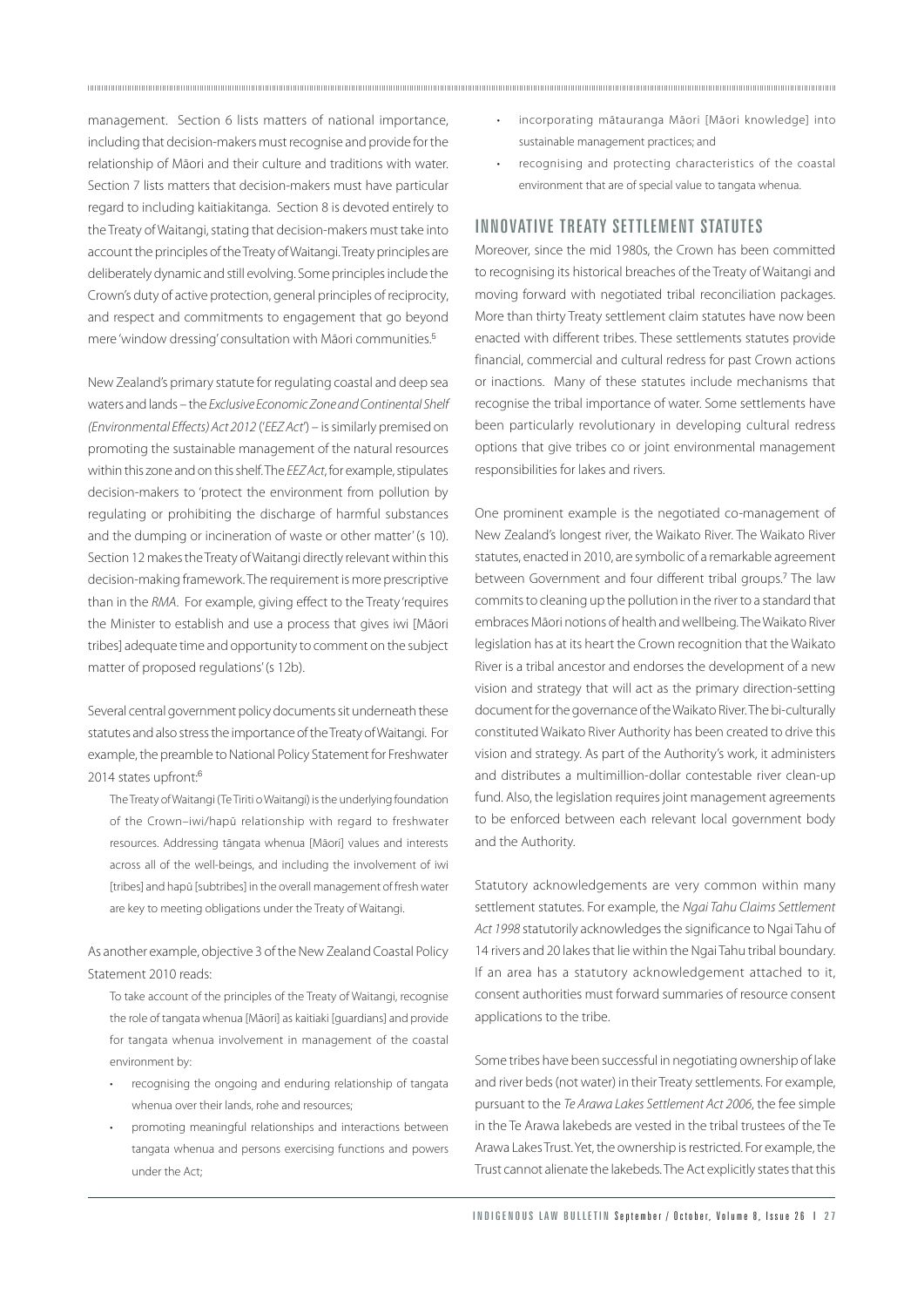vesting of the lakebeds does not include any rights in relation to the water in the lakes, or the aquatic life. The Trust is now able to contribute to the management of the lakes alongside the local government representatives on the Rotorua Lakes Strategy Group. This Group seeks to achieve sustainable management of the lake, while recognising and providing for the traditional relationship of the Te Arawa tribe with these lakes.

The Treaty settlements have introduced a worldview into the legislative regime for governing and managing water. For example, the beautifully written Nga Wai o Maniapoto (Waipa River) Act 2012 includes extensive acknowledgements for why and how the Waipa River is so special to the Maniapoto tribe. The Act uses poetic language to convey the river's central importance to Maniapoto, for example: 'The river chants its farewells to our departed ones, its murmuring waters bid welcome to our newborn and to our illustrious visitors from afar' (preamble 16(c)).

On the horizon is legislation that will recognise the legal personality of the Whanganui River. A Treaty of Waitangi claim settlement agreement in principle has been signed between the Crown and the Whanganui tribe to recognise the river as a person with its own rights and interests. The river will have two guardians, one from the Crown and one from the tribe to protect and represent the river.<sup>8</sup>

On the coastal front, a similar suite of new cultural recognition devices have been created. In 1992, the 'Sealord deal', articulated in the Treaty of Waitangi (Fisheries Claims) Settlement Act 1992, was a significant pan-tribal settlement giving Māori tribes commercial sea fish quota rights (now represented in the Maori Fisheries Act 2004). Since 1992, regulations have been created to help identify and protect traditional customary fishing management practices.<sup>9</sup> The Marine and Coastal Area (Takutai Moana) Act 2011 provides some opportunities for Māori to exercise their customary rights and interests in the marine area. One possibility is the creation of a new customary marine title tenure. To prove this, a tribe would need to provide evidence in court that they have held the area in accordance with Māori customary law, and that it has been exclusively used and occupied from 1840 to the present day without substantial interruption.

## HOW EFFECTIVE IS THIS LAW?

While the legislative and policy schemes provide for better Māori engagement in the management of coastal and freshwater, the platforms are vulnerable. Many issues still remain unresolved with Māori rights and interests in salt and fresh water still politically and legally hot. While the Treaty settlement statutes have been able to achieve much, they have been negotiated within tight Government restrictions. Many tribes and Māori communities remain unsatisfied

with operation of the current provisions, particularly in the broad statutes that are relevant to all such as RMA and EEZ. This is not surprising.

An analysis of the case law helps demonstrate why some of this dissatisfaction exists. A study I have undertaken—in analysing the results of RMA cases where Māori have appealed regional councils' decisions to issue resource consents to others to take or pollute water—shows clearly that Māori nearly always and consistently lose in the courts.<sup>10</sup> While Māori have had some wins under the RMA, these are few and far between. This is because the Māori relevant provisions in the RMA are but just a set of principles that sit amongst long lists of competing considerations that also require decision-makers to have a certain level of regard. The wins that Māori have had under the more recent EEZ legislation concerning extraction licences may be temporary as new applications to do the same things have since been lodged.<sup>11</sup>

Aotearoa New Zealand is currently reviewing many environmentally focused statutes including the RMA. The reform will likely enhance the recognition-type provisions for Maori interests, but it needs to go substantially further in recognising the fundamental interests of Māori: sustainable cultural relationships with the environment.

The general Māori voice on this issue, as captured in a Ministry for the Environment report dated 2005, is that 'the appropriate role for Māori in water management is one of partnership with the Crown rather than a stakeholder relationship<sup>'12</sup> And the issue of who owns water—the Crown or Māori 'must be addressed before any major changes to water management can be considered'.

Land and water are essential to Māori health and wellbeing, including cultural and spiritual identity and survival. Aotearoa New Zealand is still in the early stages of appropriately negotiating a legislative regime that embraces Māori rights and interests in fresh and salt waters.

Jacinta Ruru is a Professor of Law at the University of Otago and Co-Director of Ngā Pae o te Māramatanga New Zealand's Māori Centre of Research Excellence.

- 1 These words are an opening prayer by Hohepa Kareopa that are the first words in Waitangi Tribunal, Report on the Crown's Foreshore and Seabed Policy (2004).
- 2 David Carter, 'Speech to Beef and Lamb NZ Future Farming Conference' (Speech delivered at the Beef and Lamb New Zealand Future Farming Conference, 22 March 2012) <http://www.